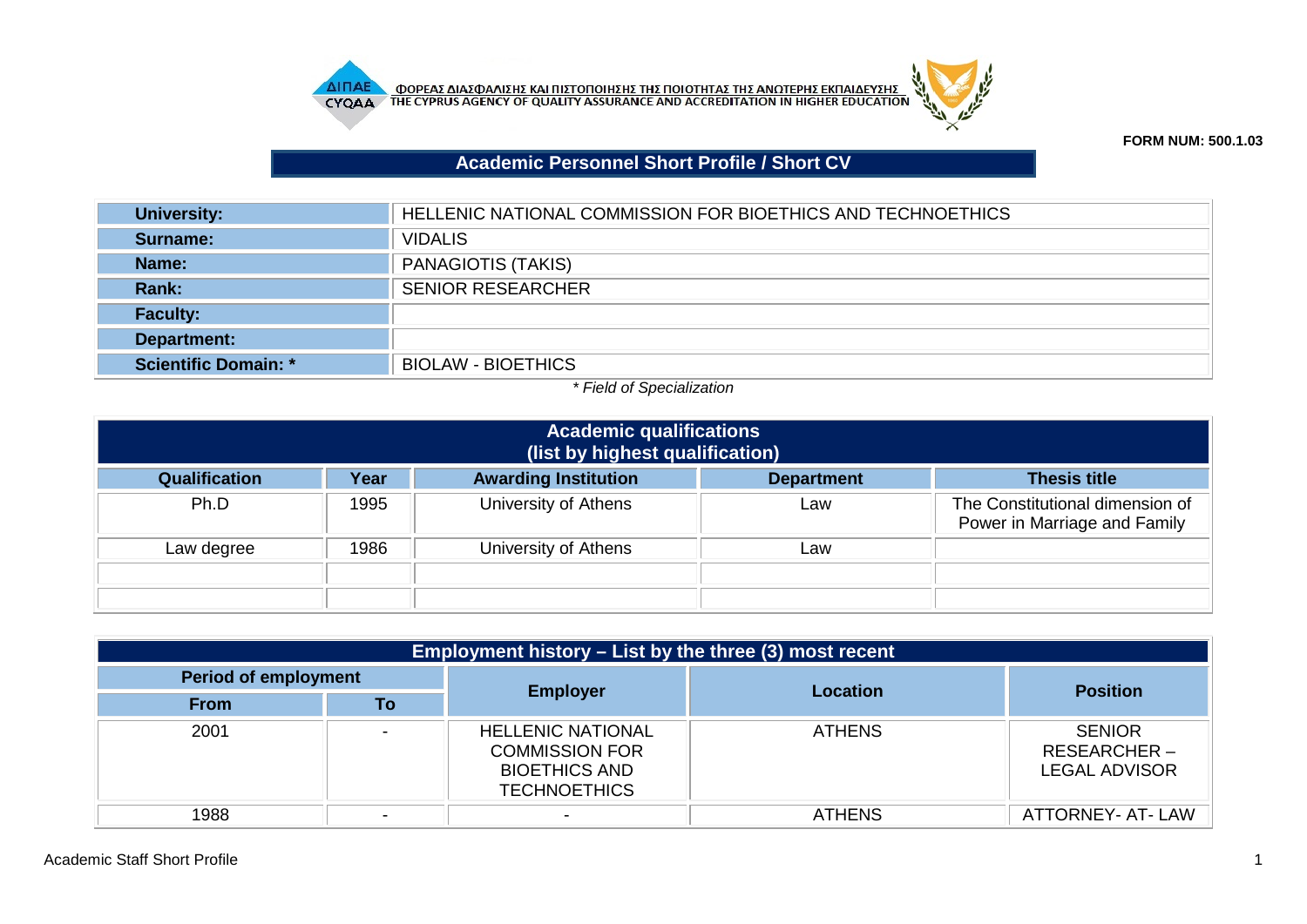| Key refereed journal papers, monographs, books, conference publications etc. List the five (5) more recent and other<br>five $(5)$ selected $-$ (max total 10) |      |              |                      |                                                        |      |       |  |
|----------------------------------------------------------------------------------------------------------------------------------------------------------------|------|--------------|----------------------|--------------------------------------------------------|------|-------|--|
| <b>Ref. Number</b>                                                                                                                                             | Year | <b>Title</b> | <b>Other authors</b> | Journal and<br><b>Publisher</b> /<br><b>Conference</b> | Vol. | Pages |  |

|                | 2021 | Artificial Intelligence in<br>Biomedicine: A Legal Insight                                                                   |                                                     | BioTech 2021                                                                                                                               | $10(3)$ ,                         | https:/<br>/doi.or<br>g/10.3<br>390/bi<br><b>otech</b><br><u>10030</u><br>015 |
|----------------|------|------------------------------------------------------------------------------------------------------------------------------|-----------------------------------------------------|--------------------------------------------------------------------------------------------------------------------------------------------|-----------------------------------|-------------------------------------------------------------------------------|
| 2              | 2020 | 3D Printing and Bioprinting:<br><b>Ethical and Legal Issues</b>                                                              |                                                     | G. Tsouflas, P. I.<br>Bangeas, J. S. Suri<br>(ed.), 3D Printing.<br>Applications in<br>Medicine and<br>Surgery, Vol. I.,<br>Elsevier, 2020 |                                   | pp. 51-<br>68                                                                 |
| 3              | 2017 | Biolaw-2 <sup>nd</sup> Vol: From<br>Biodiversity to Intelligent<br>Machines [in Greek]                                       |                                                     | "Medical Law and<br><b>Bioethics</b><br>Publications",<br>Sakkoulas Publ.,<br>Athens-Thessaloniki,                                         |                                   | pp.<br>239                                                                    |
| $\overline{4}$ | 2014 | Cross-border Healthcare:<br>Directive 2011/24 and the<br>Greek Law,                                                          | I. Kyriakaki                                        | European Journal of<br><b>Health Law</b>                                                                                                   | 21                                | pp. 33<br>- 45                                                                |
| 5              | 2014 | in<br>Genomics<br>Personal<br>Overview<br>0f<br>Greece:<br>An<br>Direct-to-Consumer<br>Available<br>Genomic Services and the | S. Kechagia, M. Yuan, G.<br>P. Patrinos, E. Vayena, | <b>Public Health</b><br>Genomics                                                                                                           | DOL:<br>10.115<br>9/0003<br>66175 | pp. 1 -<br>7                                                                  |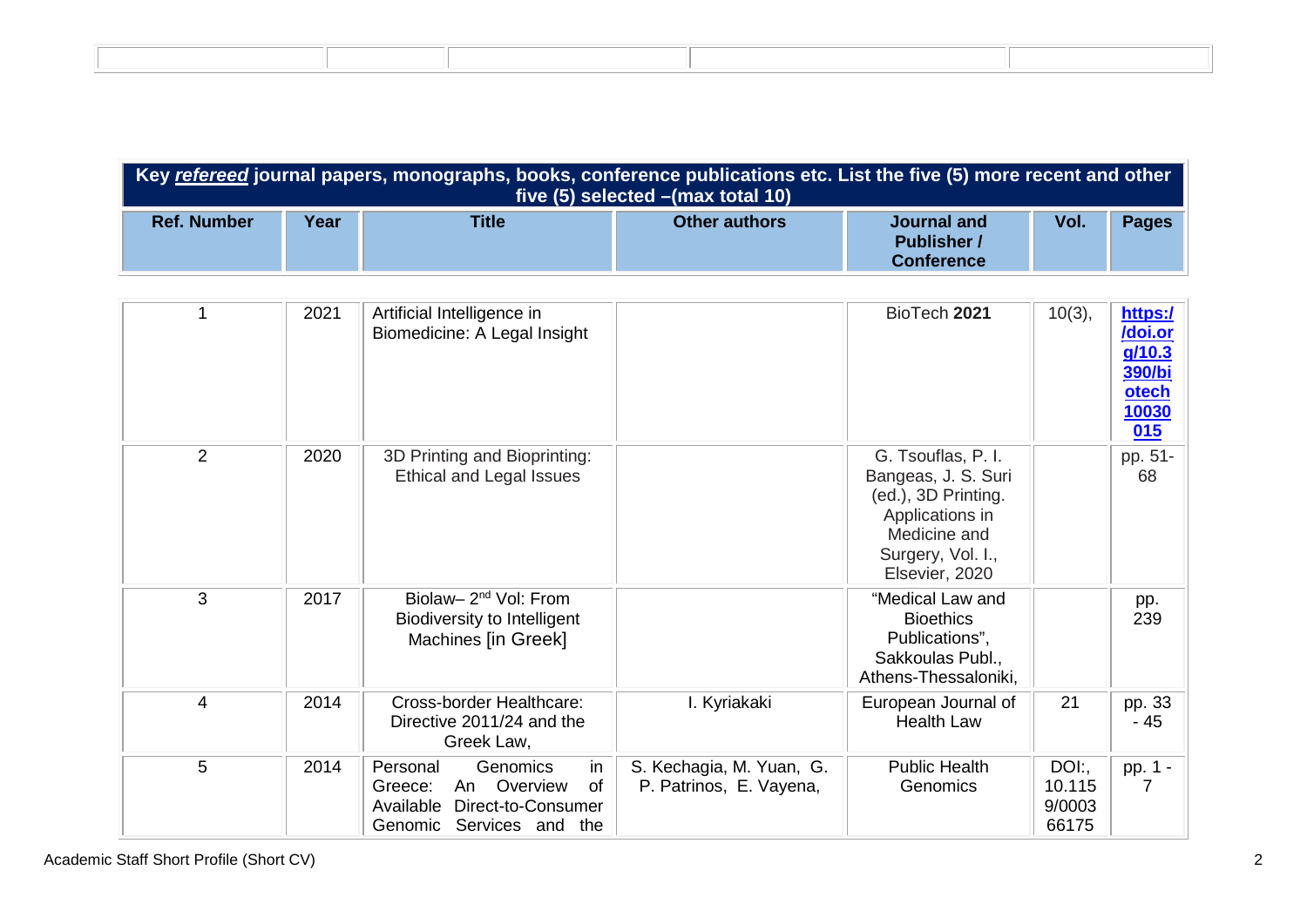|                |      | Relevant Legal Framework,                                                                        |                |                                                                                                                            |    |                       |
|----------------|------|--------------------------------------------------------------------------------------------------|----------------|----------------------------------------------------------------------------------------------------------------------------|----|-----------------------|
| 6              | 2013 | <b>Bioethics of a Democratic</b><br>Society                                                      |                | S. Tsinorema - K.<br>Louis (ed.), Topics in<br>Bioethics, Univ. Ed.<br>of Crete                                            |    | pp. 75<br>$-91$       |
| $\overline{7}$ | 2012 | Newrolaw in Greece: An<br>Overview                                                               | G. - M. Gkotsi | T. M. Spranger (ed.),<br>International<br>Neurolaw. A<br>Comparative<br>Analysis, Springer,<br>Berlin - Heidelberg<br>2012 |    | pp.<br>$179 -$<br>196 |
| 8              | 2011 | A Matter of Health? Legal<br><b>Aspects of Private Umbilical</b><br>Cord Blood Banking           |                | European<br>Journal of Health<br>Law                                                                                       | 18 | pp.<br>$119 -$<br>126 |
| 9              | 2010 | "Vague Oviedo": Autonomy,<br>Culture and the Case of<br><b>Previously Competent</b><br>Patients, | A. Pascalev    | <b>Bioethics</b>                                                                                                           | 24 | pp.<br>$145 -$<br>152 |
| 10             | 2007 | Biolaw – Vol. $1st$ : The Person<br>[in Greek]                                                   |                | "Medical Law and<br><b>Bioethics</b><br>Publications",<br>Sakkoulas Publ.,<br>Athens-Thessaloniki,                         |    | pp.<br>300            |

| Exhibitions (where applicable). List the five (5) more recent and other five (5) selected.<br>(max total 10) |             |              |                              |           |                           |  |
|--------------------------------------------------------------------------------------------------------------|-------------|--------------|------------------------------|-----------|---------------------------|--|
| <b>Ref. Number</b>                                                                                           | <b>Date</b> | <b>Topic</b> | <b>International / Local</b> | Location* | <b>Role in Exhibition</b> |  |
|                                                                                                              |             |              |                              |           |                           |  |
|                                                                                                              |             |              |                              |           |                           |  |
|                                                                                                              |             |              |                              |           |                           |  |
|                                                                                                              |             |              |                              |           |                           |  |
|                                                                                                              |             |              |                              |           |                           |  |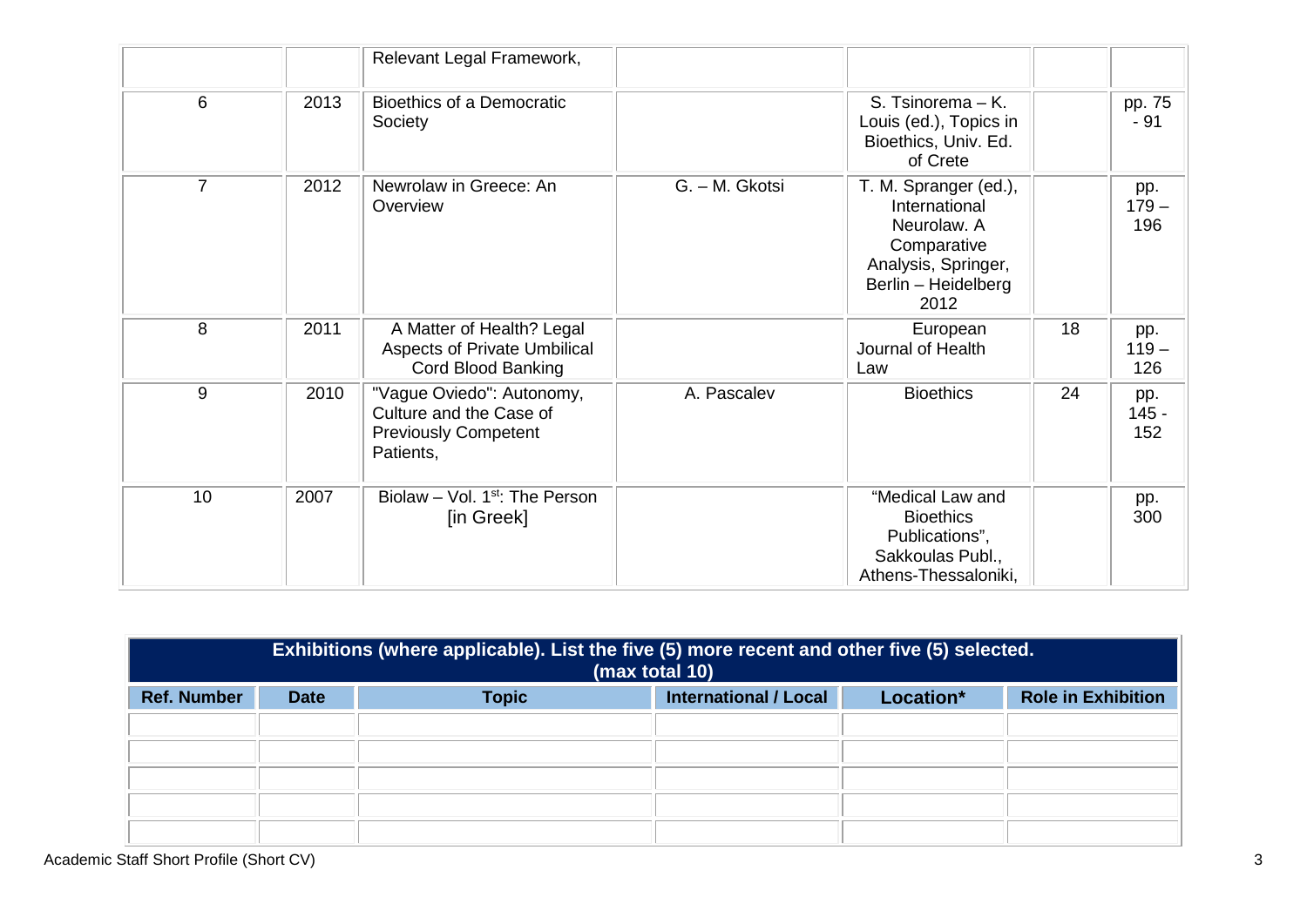\**Specify venue, geographic location etc*

| Research Projects. List the five (5) more recent and other five (5) selected<br>(max total 10) |             |                                                                                                                                                                                                                                                                                                                                                                                                                                                        |                                                       |                      |  |  |
|------------------------------------------------------------------------------------------------|-------------|--------------------------------------------------------------------------------------------------------------------------------------------------------------------------------------------------------------------------------------------------------------------------------------------------------------------------------------------------------------------------------------------------------------------------------------------------------|-------------------------------------------------------|----------------------|--|--|
| Ref.<br><b>Number</b>                                                                          | <b>Date</b> | <b>Title</b>                                                                                                                                                                                                                                                                                                                                                                                                                                           | <b>Funded by</b>                                      | <b>Project Role*</b> |  |  |
| 1                                                                                              | 2015        | Rights in Mental Health: A platform of<br>action (Bodossakis Foundation,<br>Association of Social Psychiatry and<br>Mental Health, Hellenic Association on<br>Human Rights, Institute on Children and<br><b>Adults' Mental Health)</b>                                                                                                                                                                                                                 | <b>EEA Grants</b>                                     | Researcher           |  |  |
| 2                                                                                              | 2010        | "HERCULES - Medical Genetics and<br>Biomedical Informatics Infrastructure in<br>support of early diagnosis, monitoring and<br>treatment of children with neurological<br>disorders in Greece" - Design of patients'<br>and legal guardians' informed consent form,<br>Definition of bioethics standards for the<br>protection of personal data, collection and<br>management of genetic data and biobanking<br>of human samples (ITE - Univ. of Crete) | <b>EEA Grants</b>                                     | Researcher           |  |  |
| 3                                                                                              | 2006        | Legislation on Natural Disasters'<br>Management                                                                                                                                                                                                                                                                                                                                                                                                        | Min. Of Interior,<br><b>GS of Civil</b><br>Protection | Researcher           |  |  |
| $\overline{4}$                                                                                 | 2002        | Information Society: Support of<br>Legislative Policy                                                                                                                                                                                                                                                                                                                                                                                                  | Spec. Secr. On<br>Information<br>Society              | Researcher           |  |  |
| 5                                                                                              | 2001        | Information Society's Institutional<br>Aspects: Support of Legislative Policy in                                                                                                                                                                                                                                                                                                                                                                       | Min. Of<br>Transports and                             | Researcher           |  |  |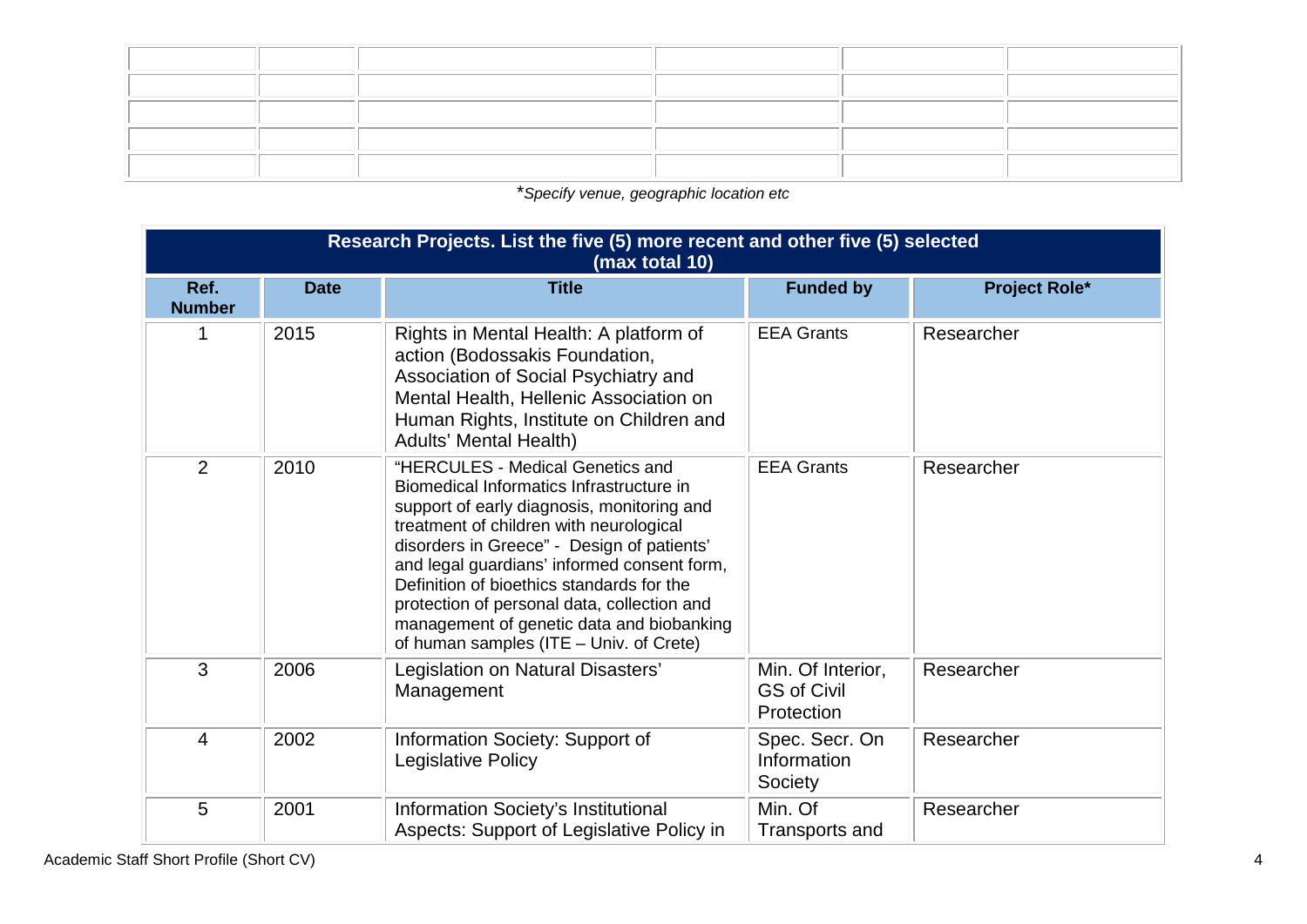|     | Communications | Communications |  |
|-----|----------------|----------------|--|
|     |                |                |  |
|     |                |                |  |
|     |                |                |  |
|     |                |                |  |
| ח ו |                |                |  |

*\*Project Role: i.e. Scientific/Project Coordinator, Research Team Member, Researcher, Assistant Researcher, other*

| <b>Consulting Services and/or Participation in Councils / Boards/ Editorial Committees.</b><br>List the five (5) more recent |               |                                                       |                                     |                               |  |
|------------------------------------------------------------------------------------------------------------------------------|---------------|-------------------------------------------------------|-------------------------------------|-------------------------------|--|
| <b>Ref. Number</b>                                                                                                           | <b>Period</b> | <b>Organization</b>                                   | <b>Title of Position or Service</b> | <b>Key Activities</b>         |  |
|                                                                                                                              | $2018 -$      | <b>National</b><br>Research<br>Centre<br>"Democritos" | <b>REC</b> - President              | <b>Research Ethics Review</b> |  |
| 2                                                                                                                            | 2010 - 2021   | Univ. Of Crete                                        | <b>REC</b> - Member                 | <b>Research Ethics Review</b> |  |
| 3                                                                                                                            | 2017 - 2020   | <b>National</b><br>Organization<br>for Medicines      | Ethics Committee - Member           | <b>Research Ethics Review</b> |  |
| 4                                                                                                                            | 2016 - 2019   | <b>State</b><br>Scholarships<br>Foundation<br>(IKY)   | <b>Board of Directors - Member</b>  | Administration                |  |
| 5                                                                                                                            |               |                                                       |                                     |                               |  |

| Awards / International Recognition (where applicable). List the five (5) more recent and other five (5) selected.<br>(max total 10) |             |              |                    |  |  |  |  |
|-------------------------------------------------------------------------------------------------------------------------------------|-------------|--------------|--------------------|--|--|--|--|
| Ref.<br><b>Number</b>                                                                                                               | <b>Date</b> | <b>Title</b> | <b>Awarded by:</b> |  |  |  |  |
|                                                                                                                                     |             |              |                    |  |  |  |  |